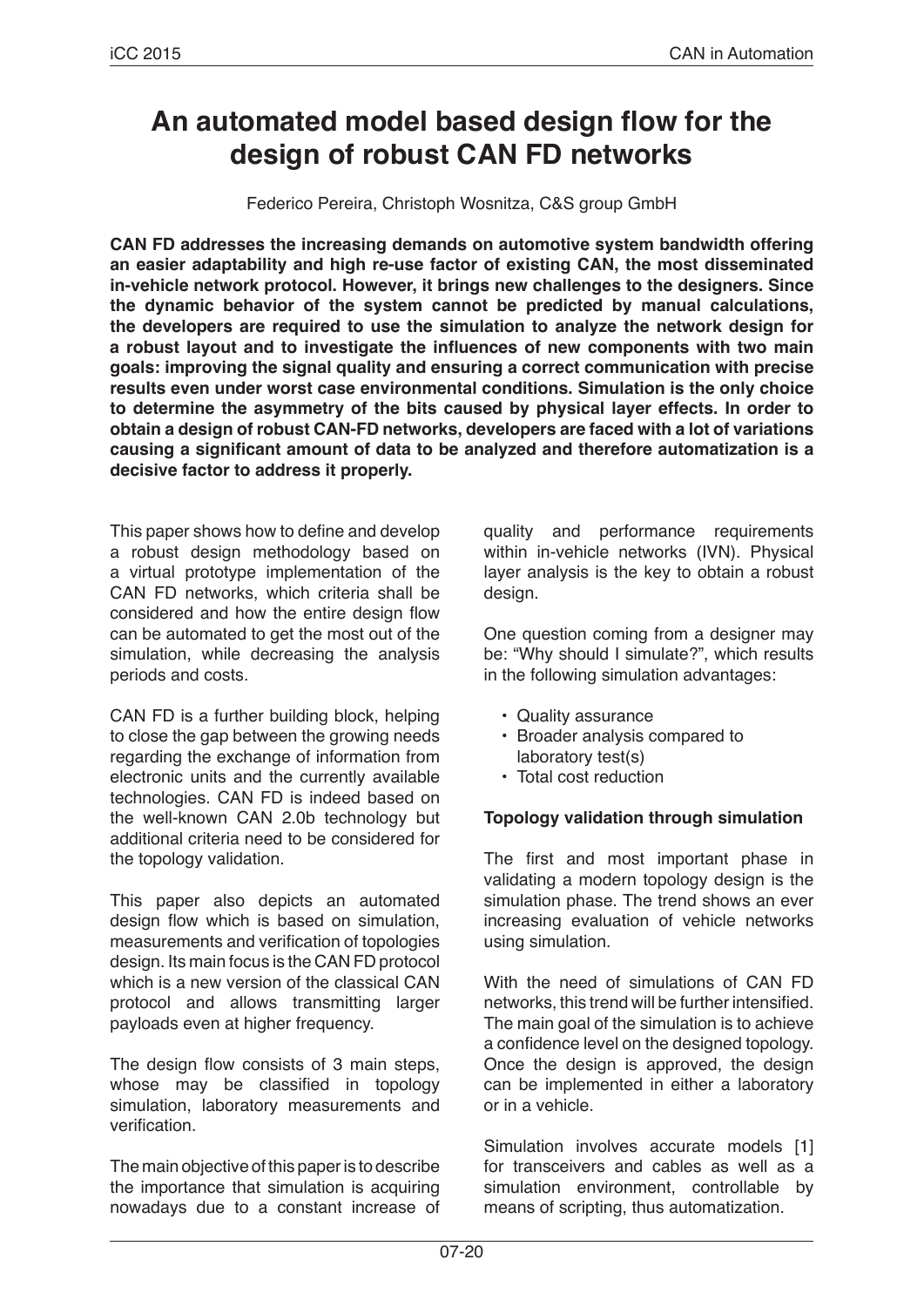A previous requirement to the topology simulation is the model development. After having a plausible model, the topology design verification can be executed.

# **Model development**

The development of a model is an important step in the design verification flow. Both Figure 1 and Figure 2 show a specific test where the recessive to dominant edge of the model is evaluated for high and low temperatures respectively. The simulation is compared with laboratory measurements and it must reflect the curve shaping of the real device. This test is executed for a device with its typical load conditions.



Figure 1: Model verification (high temp.)



Figure 2: Model verification (low temp.)

On the other side, when the model shows the same behavior as the real device, a test within a network must be executed, consisting once more in the comparison between the simulation and the real measurements. Figure 3 shows an example of a model verification where 8 nodes are connected in a star topology and each stub length is defined as described in [2].

Then the results are compared to laboratory measurements as verification of the behavior within a network. Figure 4 shows a comparison for common mode signal (CM), differential signal (CAND) and both high and low channels of CAN (CANH and CANL) at the 8th node, observing the settle time in dominant to recessive edge.



Figure 3: Model verification test network



*Figure 4: Settle time in dominant to recessive edge at the 8th node*

# **Topology design verification**

The main goal from the designer's point of view is to achieve a quality assurance of its own design. Within our typical design flow this is not only feasible but quantifiable. The robustness of the system is evaluated here. The final results should be compared with some specific laboratory measurements.

Particularly in CAN FD networks, the use of simulation is mandatory since the asymmetry of the signal edges plays a very important role due to the possible higher transmission rates during the data phase in relation to the arbitration phase, in comparison to the conventional, classic CAN.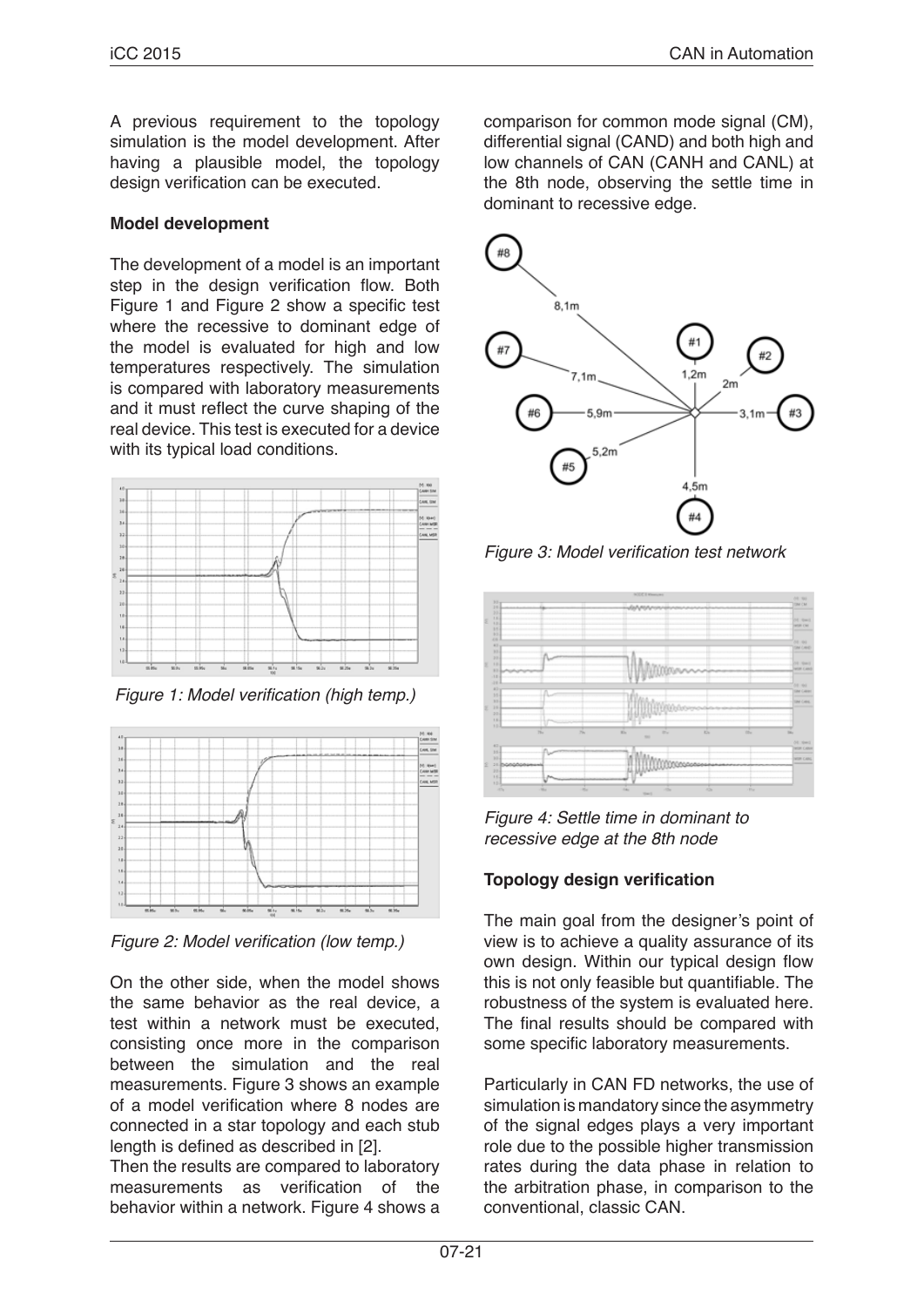Marginal environmental conditions, such as high or low temperatures, can additionally intensify negative effects on the asymmetry of the signal edges, which can be analyzed easily by simulation.

Since CAN FD is based on the classic CAN, the arbitration is to be considered equal. The same rules and limits for the arbitration phase, as in the classic CAN, are still valid. In this document such rules are not contemplated. However, new additional rules shall be considered for the data phase of the CAN FD in order to judge the above-mentioned asymmetry of the signal edges. The asymmetries of the measured edges within a CAN FD network essentially determine the choice of the sampling point during the data phase.

A round robin communication will be initiated at the simulation of the topology. Each node acts once as a transmitter one after the other and sends a simple pattern to the CAN bus (Figure 5). The pattern generator creates a digital input signal to the TXD pin of the transceiver with the required data rate, over the entire system.

The resulting signals at the digital and analogous side were logged for a subsequent signal processing. With all of the collected signals, it is possible to calculate the propagation delay as well as the differential CAN bus signal level. The quality of the CAN bus signal is analyzed at each node within the topology.



*Figure 5: Test pattern generation*

# **Stimulus signals**

The stimulus pattern for each active transmitting ECU is a simple combination of consecutive bits. Depending on the test case, the bit stream contains one or several logical high bit (1'), followed by one or several logical low (0') bit. A typical scenario is used when 5 dominant bits are followed by a unique recessive bit, then again a few more bits with dominant state.

The combination of five consecutive dominant bits and a recessive bit assures the worst condition after charging the capacitances in the network for a total time equivalent to the five consecutive dominant bits and then discharge the capacitances only during one bit wide. If there is ringing in the network, this condition should expose it at its worst condition. In this way, the recessive bit (t\_REC) is in between two dominant bits and the receiver must be able to detect this recessive bit.



*Figure 6: Stimulus at TxD and measurement at RxD*

# **Validation criteria**

The most important criteria for a correct communication are:

- clock tolerance, which depends on the bit timing [3]
- Safe sampling of each bit.

While the requirements for clock tolerance concentrate on the bit timing only and do not involve topology effects, the safe sampling of each bit is focused on the different propagation delays for a dominant to recessive edge and vice versa. The higher the baud rate is the more important the symmetry between the propagation delays of both edges becomes. This leads to an especial analysis regarding the timing components a transmission from one node to another requires.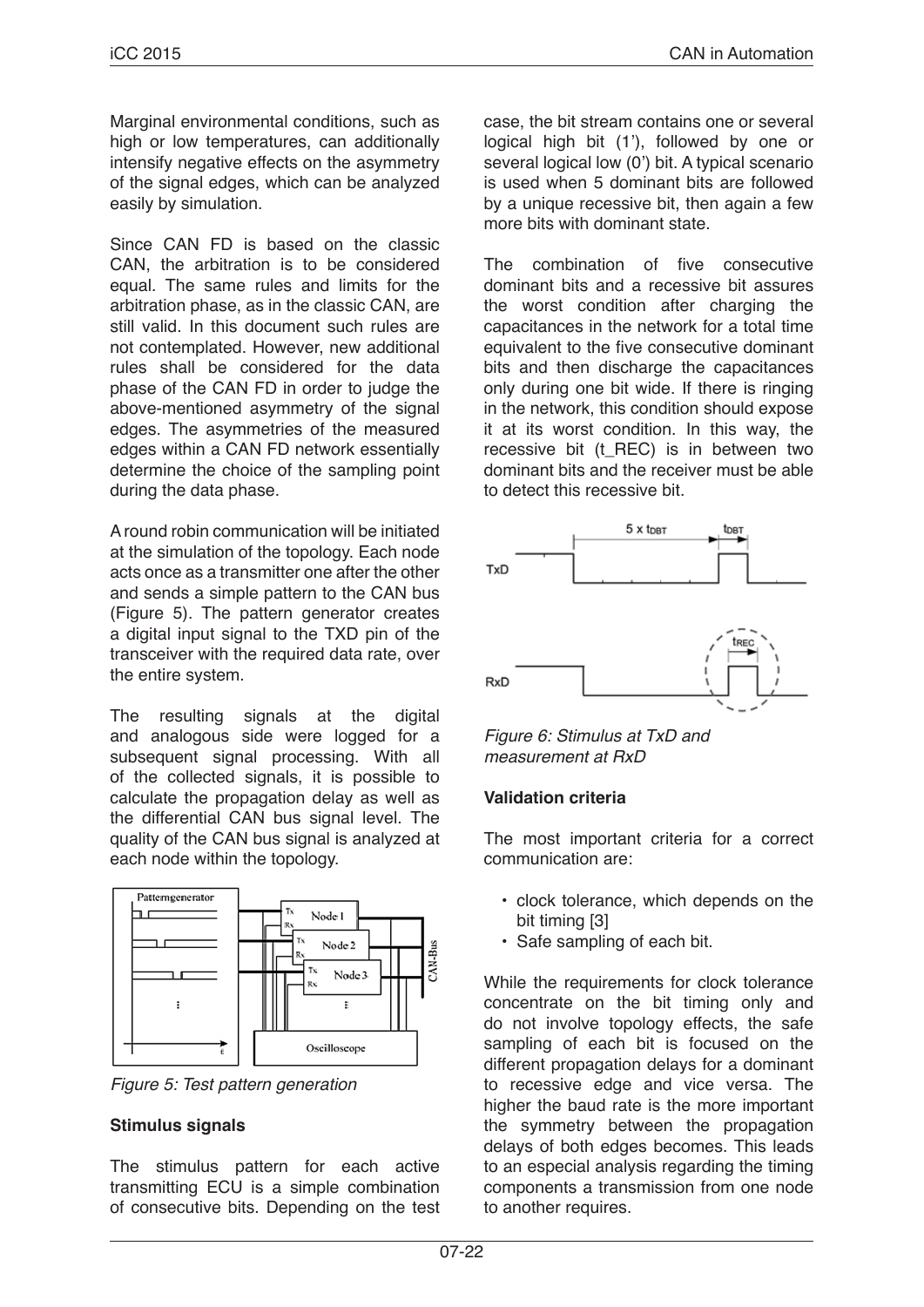#### **Clock tolerance**

In today's applications there is no separate clock for the CAN controller. The clock is derived from the CPU clock. This clock is generated by a crystal or ceramic resonator with a frequency f\_CPU and has its typical clock tolerance. Sometimes it is needful to use a PLL to adapt the clock to the CAN controller's requirements, but dividing or multiplying the clock affects the clock tolerance too. Knowing the clock tolerance for each node is a starting point and it is recommended to check the inequalities described in [3]. Depending on the tolerance range for a CAN controller's clock frequency f\_CAN around the nominal frequency f\_nom with:

$$
(1-df) < \frac{f_{CAN}}{f_{nom}} < (1+df)
$$

and on the bit time settings of each node, the maximal allowed time for signal propagation is fixed.

# **Safe sampling**

The following delays are represented by the  $t_{SLOPF}$  slope delay shown in Figure 7:

- $t_{CCT}$  Delay of the CAN communication controller for internally activating the transmitted bit until available on the output pin,
- $t_{\text{TRX}T}$  Transmitter delay of the transceiver from changing the input signal until first recognizing on the output pin.
- $t_{\text{WIRE}}$  Wiring propagation delay,
- $t_{TRX_R}$  Receiver delay of the transceiver from crossing the threshold voltage until changing the output pin,
- $t_{CC,R}$  Delay of the CAN communication controller from changing the input signal until internally recognizing.



 *Figure 7: Node to node components*

A failure-free operation of a CAN FD network depends on the one hand on a correct re-synchronization and on the other hand on a correct sampling of each bit of a CAN FD frame. Both shall be ensured for the differed fields of a CAN frame. Under the condition of a regular network communication, a couple of different scenarios shall be taken into consideration.



*Figure 8: Node to node timing*

To ensure the robustness of CAN FD, a safety margin before and after the sampling point shall be considered.

The safety margin in front of the sampling point can be considered as the minimal distance between the received edge at the beginning of the ideal bit and the sample point. In the same way, the safety margin after the sampling point is considered as the minimal distance between the sample point and the received edge at the end of the ideal bit.

The measured recessive bit time t\_REC is taken as the nominal bit time minus all the following parameters in the signal:

$$
t_{REC} = t_{BIT_D} - (t_{TX-T_{d2r}} - t_{TX-T_{r2d}}) - (t_{TX-R_{d2r}} - t_{TX-R_{r2d}}) - (t_{d2r} - t_{r2d})
$$

 $t_{REC}$ : Measured recessive time

 $t_{\text{BIT}_D}$ : The time of a bit in data phase

- TX: Transceiver delay
- T: Transmitting
- R: Receiving
- d2r: Dominant to recessive edge
- r2d: Recessive to dominant edge

With that said, taking Figure 6 as reference and by observing t\_REC, following inequalities are to be contemplated: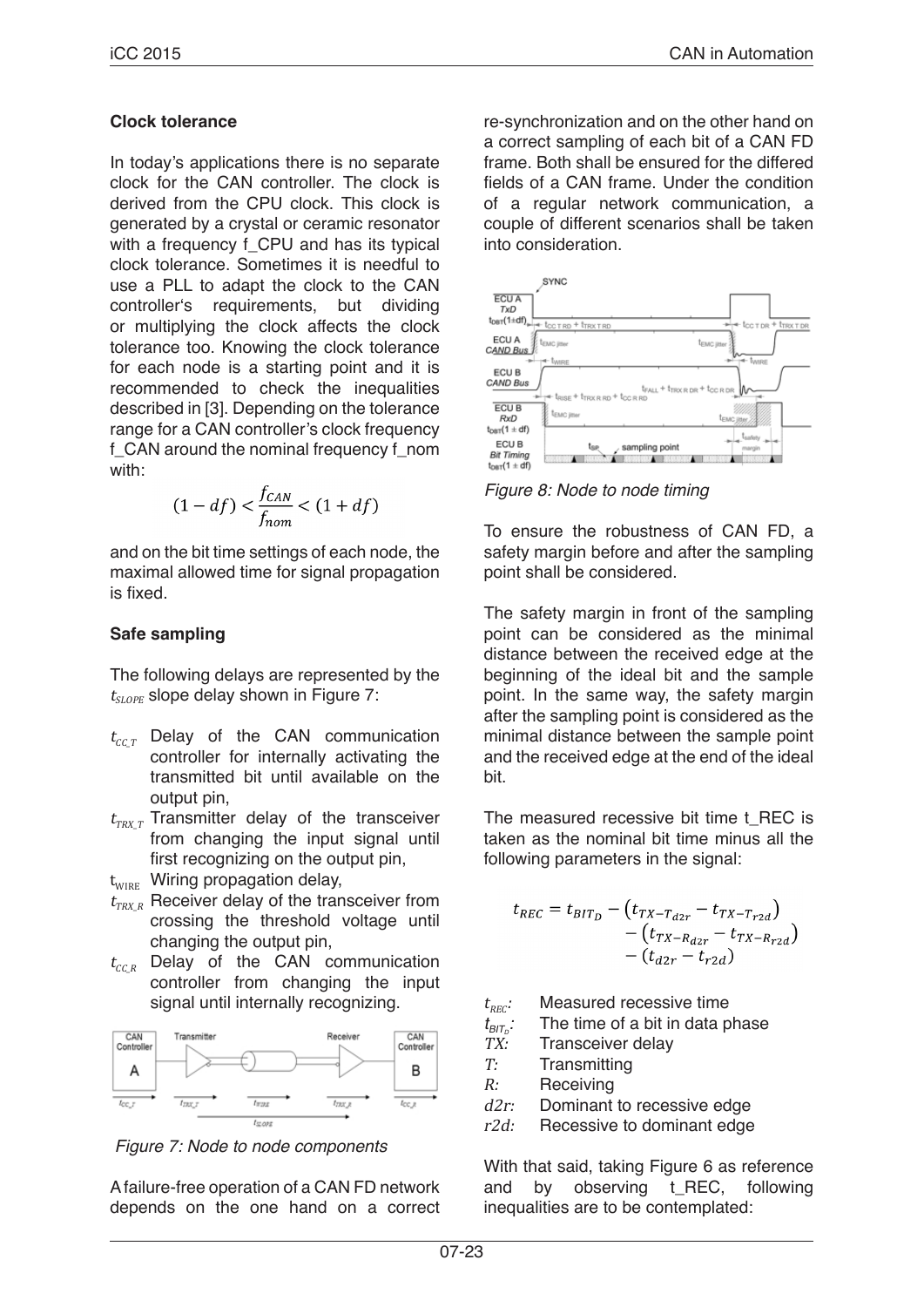• Supposing that node A is faster than node B, at the 5th bit of the observed RxD signal at node B should be

 $t_{REC} < t_{BIT_D} + t_{SP(df_{B+})} + t_{CC} - t_{CLK} - t_{SM}$ 

• Supposing that node A is slower than node B, at the 6th bit of the observed RxD signal at node B should be

 $t_{REC} > t_{SP(df_{B-})} + t_{CC} + t_{CLK} + t_{SM}$ 

 $t_{\rm SM}$ : Safetymargin including factors as clock jitter, CAN controller execution time and EMC jitter

 $t_{sp}:$  Sample point time within a bit  $df_{R+\Delta}$ : Index to indicate that the frequency is deviated due to clock deviation

 $t_{cc}$ : Controller processing time

 $t_{CK}$ : Clock tolerance influence

With both inequalities, t\_REC is bounded between a minimum and a maximum possible value. A safe sampling test evaluation should be able to detect if t\_REC is out of boundaries and report this in the verdict.

Figure 9 shows an example where t\_REC is too small following the exposed rules. For this particular case, the bit time is 500 ns and t\_REC should be more than 331 ns. The measurement shows a value of 318 ns thus the minimum is not satisfied. This will be reported as a FAIL condition for this topology. The same is applied if the recessive time results are too large.



*Figure 9: example with t\_REC too small*

# **Settle time**

Settle time is an important measurement to be taken. The important edge here is the edge from dominant state to recessive state in the bus. You can either measure

the falling time of the signal from the higher threshold to the lower threshold or to make the same measurement but including the 5 dominant bits before changing to recessive state as shown in Figure 10.



 *Figure 10: Settle time evaluation*

The criterion here is to observe if the settle time occurs before a sample point and even before of a half bit. The percent values with respect to a bit time used for this evaluation are SP\_% and 50% respectively.

$$
\frac{(t_{settle} - 5 * t_{BIT})}{t_{BIT}} \begin{cases} > SP_{\%} \to not \text{ ok} \\ > 50\% \text{ and } < SP_{\%} \to warning \\ < 50\% \to ok \end{cases}
$$

Table 1 as well as Figure 11 show an example on how an output of the simulation may be. In this case we observe 3 settle time measurements between 3 nodes where ECU1 is the transmitter. The loop behavior for ECU1 is not passing the test due to ringing while the connection between ECU1 and ECU4 is on the warning area and at the same time the connection between ECU1 and ECU19 is successful.

*Table 1: Example of simulation outputs*

| <b>TX</b> node | RX node    | <b>Measure</b> | Limit       | <b>Verdict</b> |
|----------------|------------|----------------|-------------|----------------|
| ECU.           | ECU.       | 421 [ns]       | 400<br>[ns] | FAIL           |
| ECU.           | ECU.       | 345 [ns]       |             | WARN.          |
| ECU.           | $ECU_{10}$ | 32 [ns]        |             | <b>PASS</b>    |



*Figure 11: Signals related to Table 1*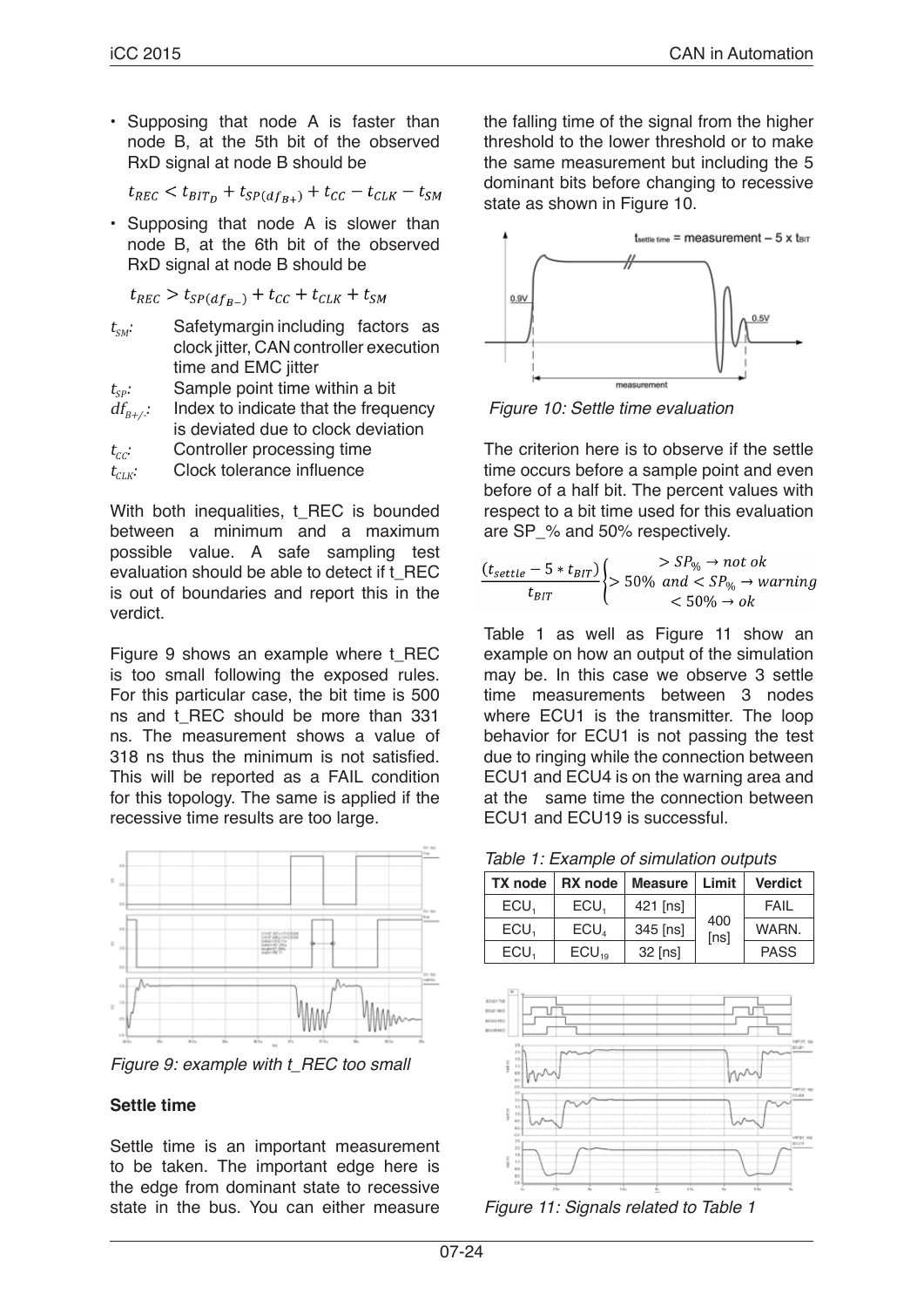# **Confidence level achievement**



*Figure 12: Topology with 11 nodes*

The designer may be interested in achieving a certain degree of confidence after simulation results thus the next step in this direction is to execute some laboratory measurements. Figure 13 shows a comparison between simulation and measurement of the settle time at the 7th node in the topology shown in Figure 12.



*Figure 13: Measurement vs. simulation*

Some communication simulation as well as measurements may be tested, thus creating a table similar to Table 2.

| Table 2: Simulation and measurements |  |
|--------------------------------------|--|
| baud                                 |  |

| <b>Baude</b><br>rate [Mb/s] | <b>Simulation</b> | <b>Measurement</b> |
|-----------------------------|-------------------|--------------------|
| 0.5                         | <b>PASS</b>       | <b>PASS</b>        |
|                             | <b>PASS</b>       | <b>PASS</b>        |
| 2                           | PASS <sup>1</sup> | PASS <sup>1</sup>  |
| 3                           | <b>FAIL</b>       | <b>FAIL</b>        |
|                             | <b>FAIL</b>       | <b>FAIL</b>        |
| 5                           | FAII              | FAIL               |

In the following sections a special overview regarding automatization in simulation is contemplated.

# **Need for automatization**

Up to this point of the paper, we have covered the simulation validation for topology designs which shows a highly recommendable practice to verify designs. Now we are able to discuss the applications that the industry demands nowadays and to justify why a simulation environment should be automatized.

It is worth to mention that the maximum baud rate depends on the target topology, i.e. each topology needs to be validated at a certain baud rate. Suppose that we consider evaluating a topology with 12 electronic control units (ECU), that is n=12. At the same time we usefully consider to evaluate this topology in 2Mbit/s and 5Mbit/s. A manufacturer aims to distribute this product in different applications and even different parts of the world, thus demanding different temperature scenarios. Here we can consider the temperature limits of an automotive application as minimal temperature (MIN), room temperature (TYP) and high temperature (MAX). With a kind of test as described in section I.b, we generate n^2 signals to be evaluated and this for 3 different temperature scenarios. For each signal, 4 measurements should be taken for each combination of rising/falling edges, i.e. one measurement will be from recessive to dominant edge (R2D) at the transmitter (TX) side to the R2D at the receiver side (RX), the other measurement will be from R2D at the TX side to the dominant to recessive edge (D2R) at the RX side. The other two measurements are the D2R at the TX side to both D2R and R2D at the RX side. The total required process gives a total of  $2(frea.)*4(meas.)*3(temo.)*n<sup>2</sup>=3456$ measurements!

Maybe a person can do this process alone or working in teams, but how much time and effort is required to generate results for this analysis? Not even mentioned the involved human error.

Now another perspective: suppose that one or more connections show many problems as shown in Figure 15 (digital signal ringing). You now need to modify the network